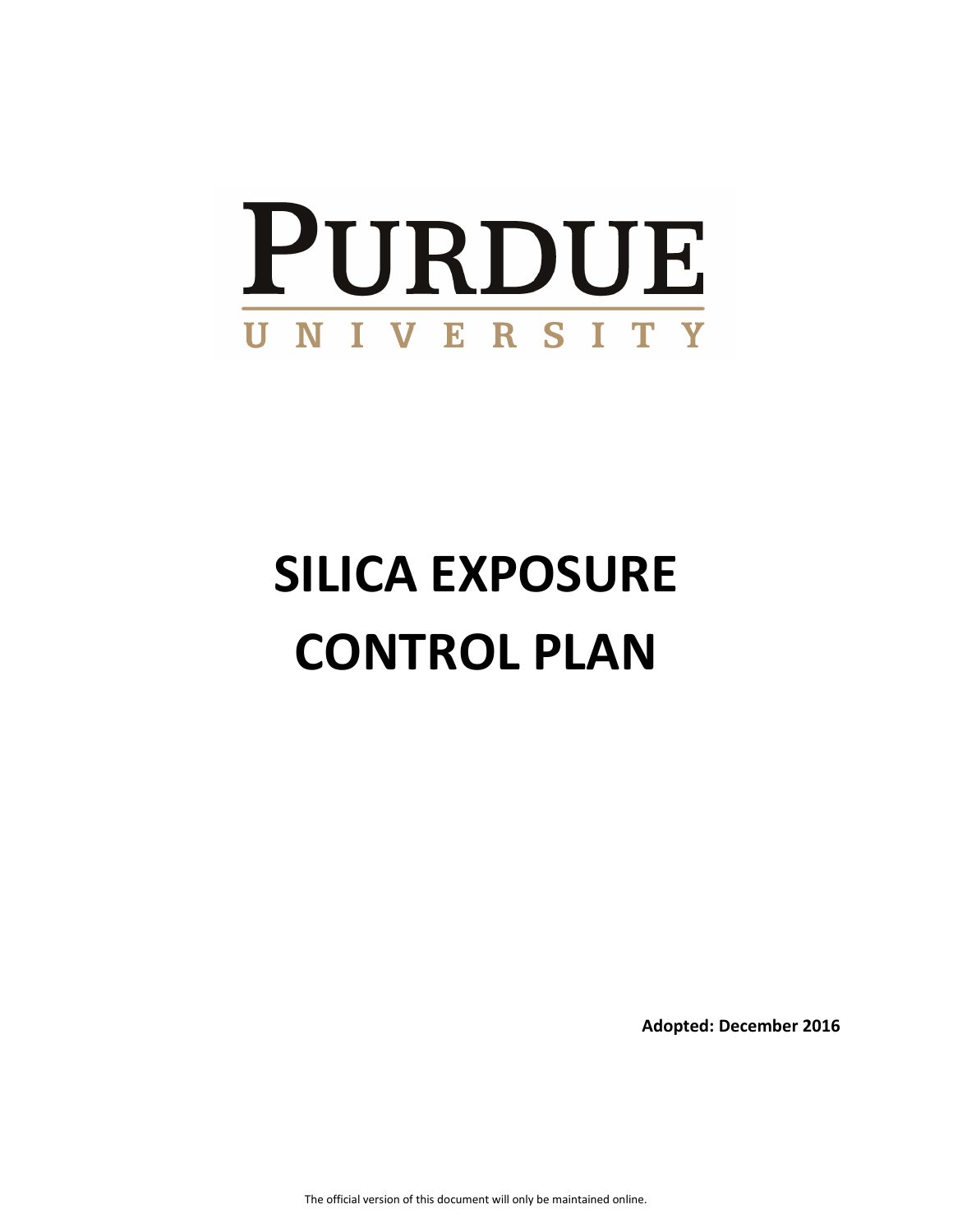# **Table of Contents**

| 2: | <b>Scope</b> |                                                                     |  |
|----|--------------|---------------------------------------------------------------------|--|
|    |              |                                                                     |  |
|    |              |                                                                     |  |
|    | 3.2          |                                                                     |  |
|    | 3.3          |                                                                     |  |
|    |              |                                                                     |  |
|    | 4.1          |                                                                     |  |
|    | 4.2          |                                                                     |  |
|    | 4.3          |                                                                     |  |
|    | 4.4          |                                                                     |  |
|    | 4.5          |                                                                     |  |
|    | 4.6          |                                                                     |  |
|    | 4.7          |                                                                     |  |
|    | 4.8          |                                                                     |  |
|    | 4.9          |                                                                     |  |
|    |              |                                                                     |  |
|    |              |                                                                     |  |
|    |              |                                                                     |  |
|    |              |                                                                     |  |
|    |              | 4.14 Heavy Equipment (Hoe-Ramming, Rock Ripping, and Demolition)  5 |  |
|    |              |                                                                     |  |
|    |              |                                                                     |  |
|    |              |                                                                     |  |
|    |              |                                                                     |  |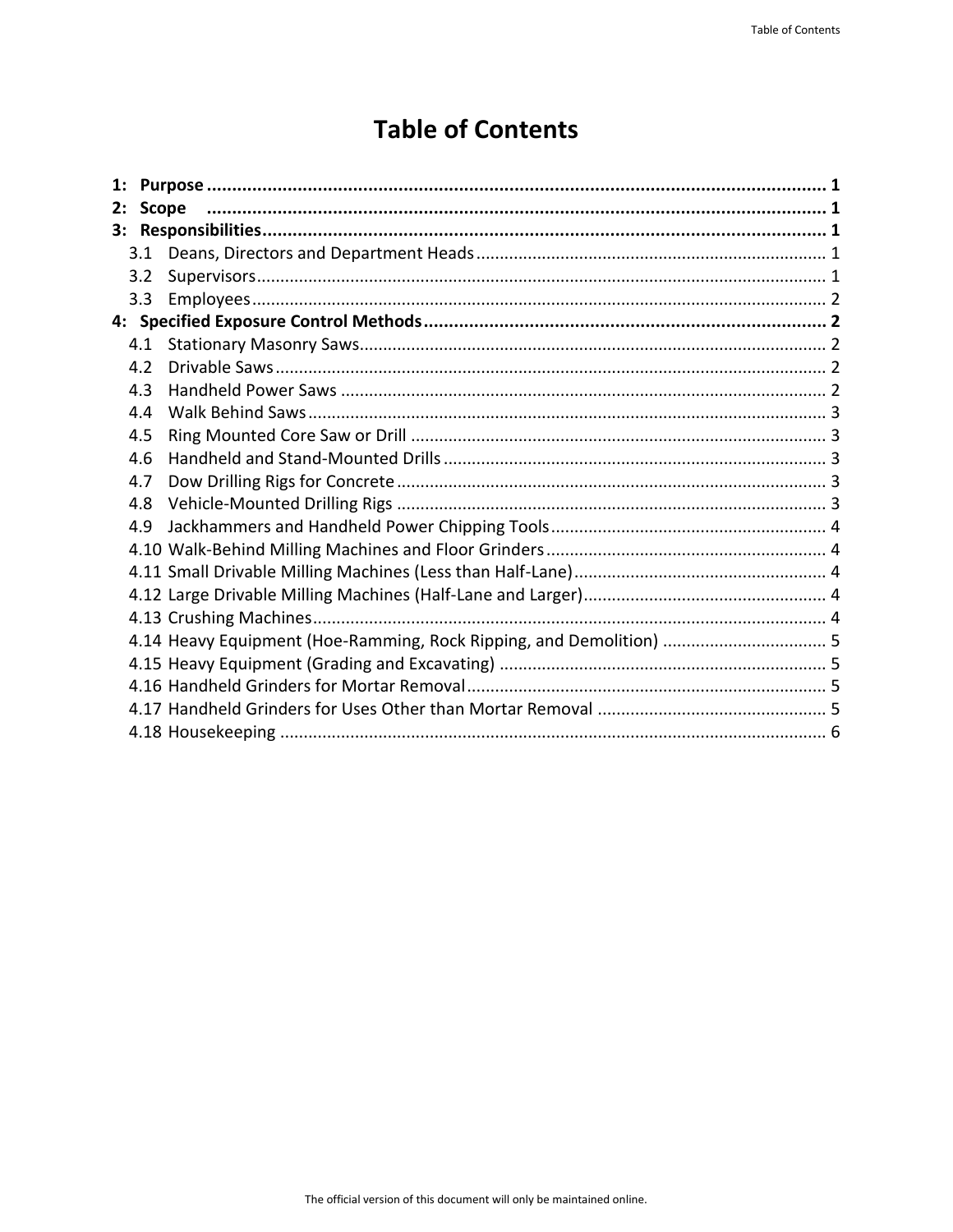# <span id="page-2-0"></span>**Purpose**

The purpose of this document is to establish and implement a written exposure control plan that identifies tasks involving silica exposure and methods used to protect employees. University units are required to implement the components of the Plan to ensure compliance with the following applicable state and federal regulations. The following Occupational Safety and Health Administration (OSHA) standards are applicable for respirable crystalline silica.

- General Standard 29 CFR 1910.1053
- Construction Standard 29 CFR 1926.1153

# <span id="page-2-1"></span>2: Scope

The Silica Exposure Control Plan applies to all Purdue University employees who are expected to be exposed to respirable crystalline silica as outlined in section 4; or through other means, which are determined by Radiological and Environmental Management (REM) or their supervisor.

# <span id="page-2-2"></span>**Responsibilities**

#### <span id="page-2-3"></span> $3.1$ **Deans, Directors and Department Heads**

- Ensure supervisor(s) understand their responsibilities for the preparation and implementation of the Silica Exposure Control Plan within each work unit.
- Actively support this Plan within individual units.
- Ensure an environment where all employees are required to follow this Plan.

#### <span id="page-2-4"></span> $3.2$ **Supervisors**

- Implement and ensure procedures are followed in accordance with this Plan.
- Ensure that staff is aware of this Plan, instructed on the details of implementation, and provided with equipment, and methods of control (e.g. engineering controls, work practice controls and respirators).
- Contact REM to request technical assistance, and to evaluate health and safety concerns within their department.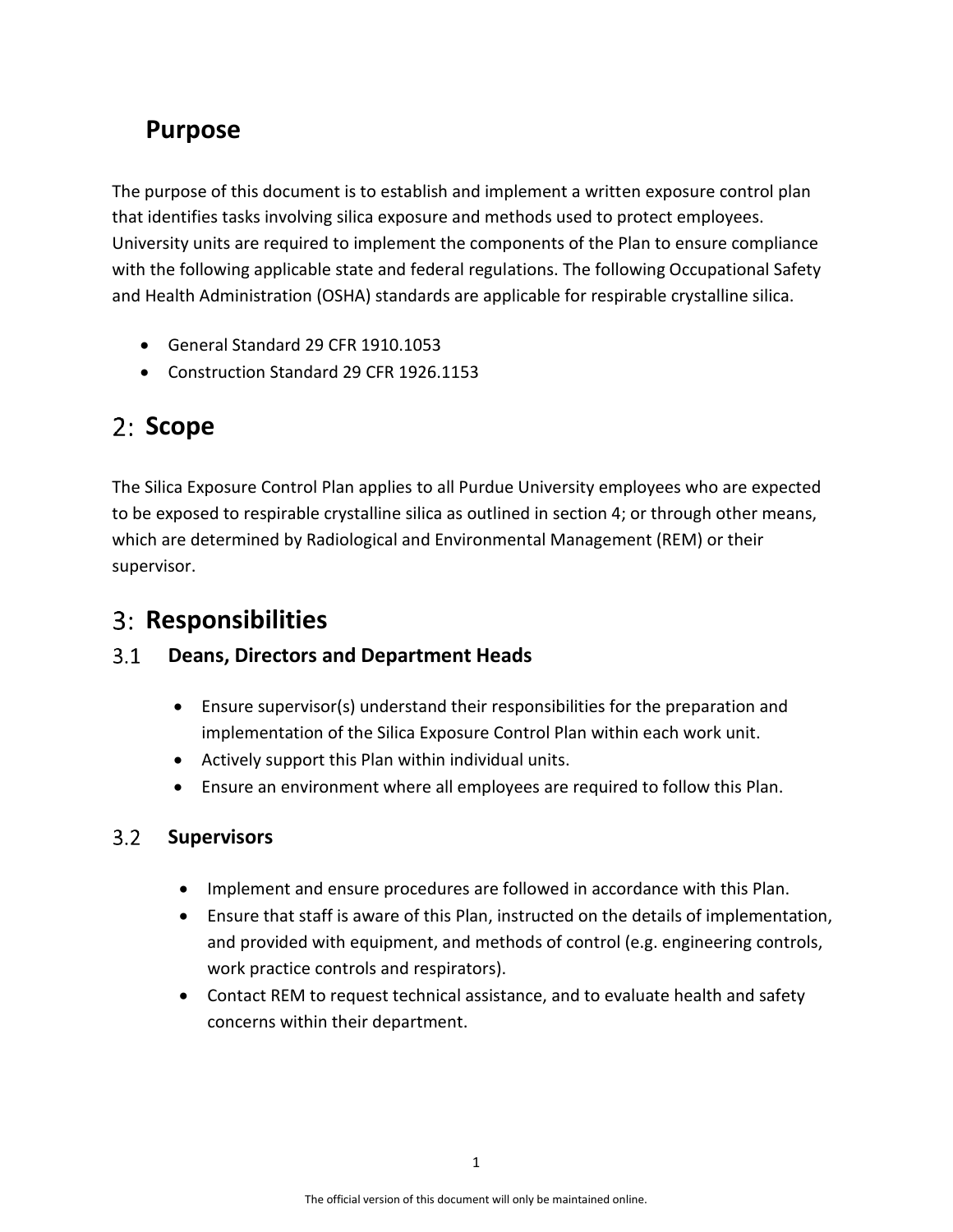#### <span id="page-3-0"></span> $3.3$ **Employees**

- Comply with this Plan and any further safety recommendations provided by supervisors and/or REM regarding the Silica Exposure Control Plan.
- Contact supervisor or REM to request technical assistance, and to evaluate health and safety concerns within their department.

# <span id="page-3-1"></span>**Specified Exposure Control Methods**

For each employee working with materials containing crystalline silica and engaged in a task using the equipment and machines listed below, the employer shall fully and properly implement the engineering controls, work practices, and respiratory protection specified.

#### <span id="page-3-2"></span> $4.1$ **Stationary Masonry Saws**

- *Engineering Control:* Water continuously fed to the blade
- *Respiratory Protection:* None Required

#### <span id="page-3-3"></span> $4.2$ **Drivable Saws**

- *Engineering Control:* Water continuously fed to the blade
- *Respiratory Protection:* 
	- o Enclosed Area: Can Not Use Saw in Enclosed Areas
	- o Outside Area: None Required

#### <span id="page-3-4"></span> $4.3$ **Handheld Power Saws**

- *Engineering Control:* Water continuously fed to the blade
- *Respiratory Protection (less than 4 hours per shift):* 
	- o Enclosed Area: N95 Dust Mask
	- o Outside Area: None Required
- *Respiratory Protection (more than 4 hours per shift):* 
	- o Enclosed Area: N95 Dust Mask
	- o Outside Area: N95 Dust Mask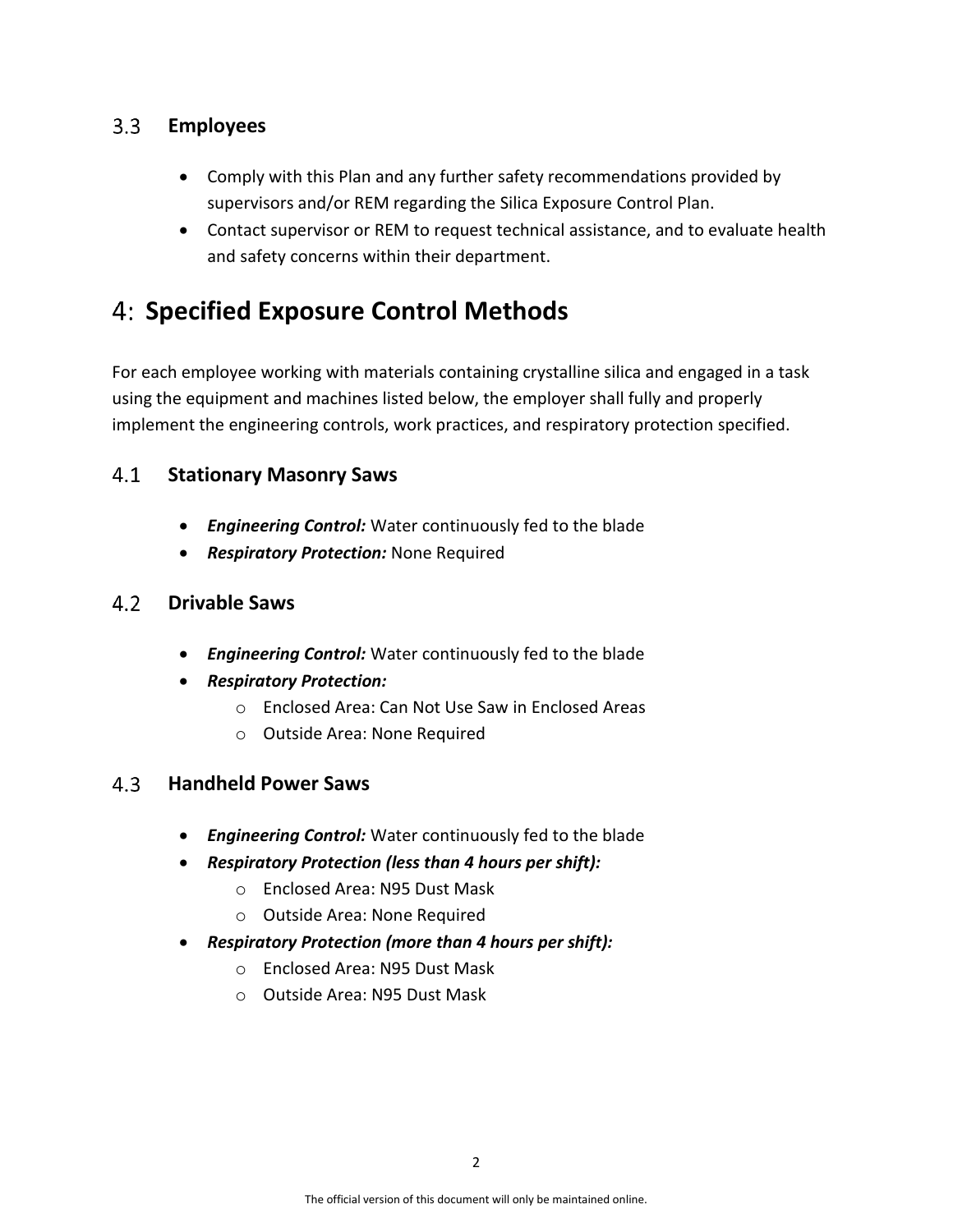#### <span id="page-4-0"></span>**Walk Behind Saws**   $4.4$

- *Engineering Control:* Water continuously fed to the blade
- *Respiratory Protection (less than 4 hours per shift):* 
	- o Enclosed Area: N95 Dust Mask
	- o Outside Area: None Required
- *Respiratory Protection (more than 4 hours per shift):* 
	- o Enclosed Area: N95 Dust Mask
	- o Outside Area: None Required

#### <span id="page-4-1"></span> $4.5$ **Ring Mounted Core Saw or Drill**

- *Engineering Control:* Water continuously fed to the cutting surface
- *Respiratory Protection:* None Required

#### <span id="page-4-2"></span> $4.6$ **Handheld and Stand-Mounted Drills**

- *Engineering Control:* Commercial shroud or cowling with dust collection system
- *Respiratory Protection:* None Required

#### <span id="page-4-3"></span> $4.7$ **Dow Drilling Rigs for Concrete**

- *Engineering Control:* Commercial shroud or cowling with dust collection system
- *Respiratory Protection (less than 4 hours per shift):* 
	- o Enclosed Area: Can Not Use Drill in Enclosed Areas
	- o Outside Area: N95 Dust Mask
- *Respiratory Protection (more than 4 hours per shift):* 
	- o Enclosed Area: Can Not Use Drill in Enclosed Areas
	- o Outside Area: N95 Dust Mask

#### <span id="page-4-4"></span>4.8 **Vehicle-Mounted Drilling Rigs**

- *Engineering Control:* Use dust collection system with close capture hood. OR Shroud around drill bit with a low-flow water spray to wet the dust at the discharge point from the dust collector. – OR – Operate from within an enclosed cab and use water for dust suppression on drill bit.
- *Respiratory Protection:* None Required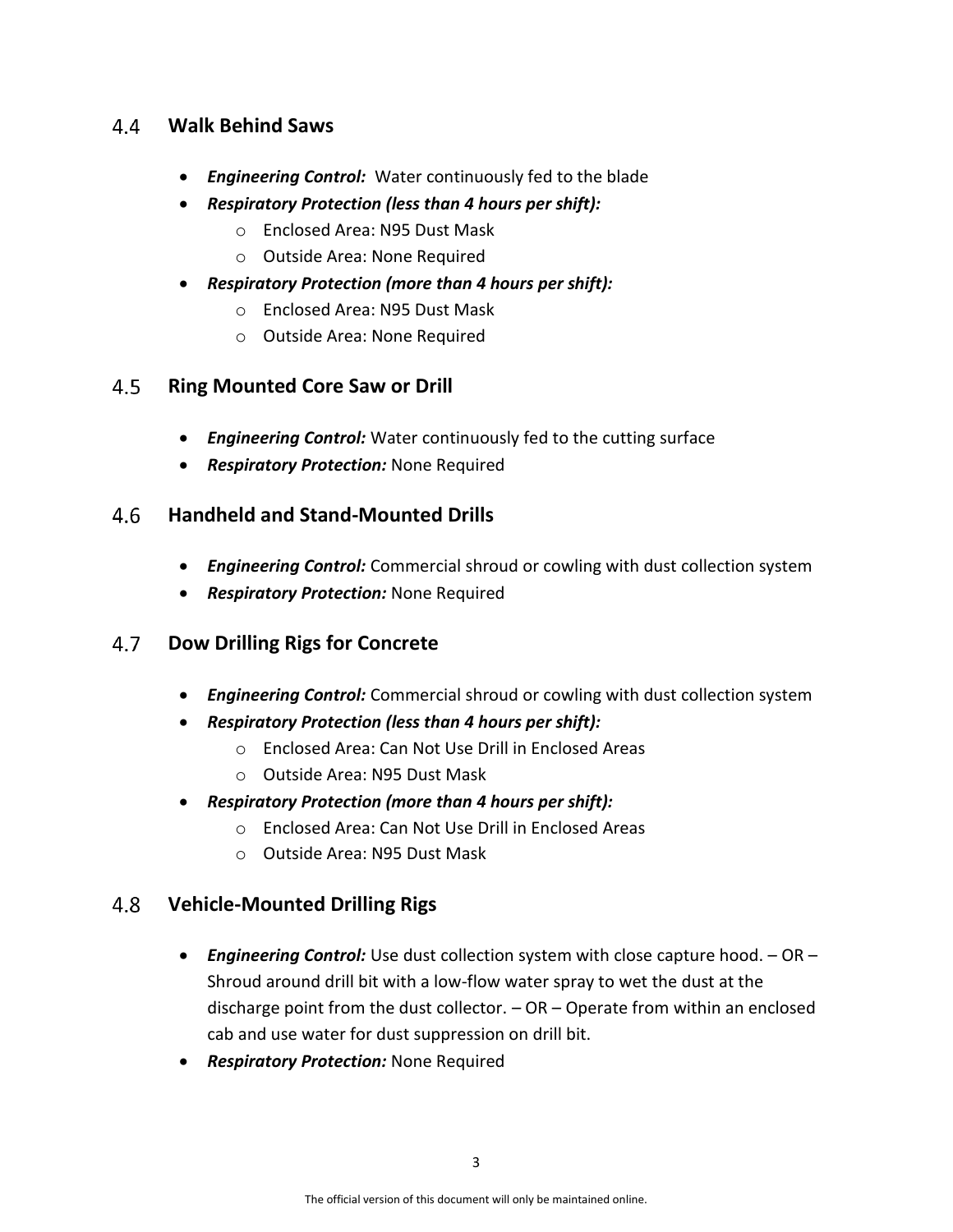#### <span id="page-5-0"></span>4.9 **Jackhammers and Handheld Power Chipping Tools**

- *Engineering Control:* Water continuously fed to the point of impact OR Commercial shroud or cowling with dust collection system
- *Respiratory Protection (less than 4 hours per shift):* 
	- o Enclosed Area: N95 Dust Mask
	- o Outside Area: None Required
- *Respiratory Protection (more than 4 hours per shift):* 
	- o Enclosed Area: N95 Dust Mask
	- o Outside Area: N95 Dust Mask

### <span id="page-5-1"></span>**Walk-Behind Milling Machines and Floor Grinders**

- *Engineering Control:* Water continuously fed to the point of impact OR Commercial shroud or cowling with dust collection system
- *Respiratory Protection:* None Required

## <span id="page-5-2"></span>**Small Drivable Milling Machines (Less than Half-Lane)**

- *Engineering Control:* Use a machine equipped with supplemental water sprays designed to suppress dust. Water must be combined with a surfactant.
- *Respiratory Protection:* None Required

# <span id="page-5-3"></span>**Large Drivable Milling Machines (Half-Lane and Larger)**

- *Engineering Control:* Use a machine equipped with exhaust ventilation on drum enclosure and supplemental water spray designed to suppress dust. – OR – Use a machine equipped with supplemental water spray designed to suppress dust. Water must be combined with a surfactant.
- *Respiratory Protection:* None Required

### <span id="page-5-4"></span>**Crushing Machines**

- *Engineering Control:* Use equipment designed to deliver water spray or mist at crusher and other points where dust is generated. – AND – Use a ventilated booth that provides fresh, climate-controlled air to the operator, or a remote control station.
- *Respiratory Protection:* None Required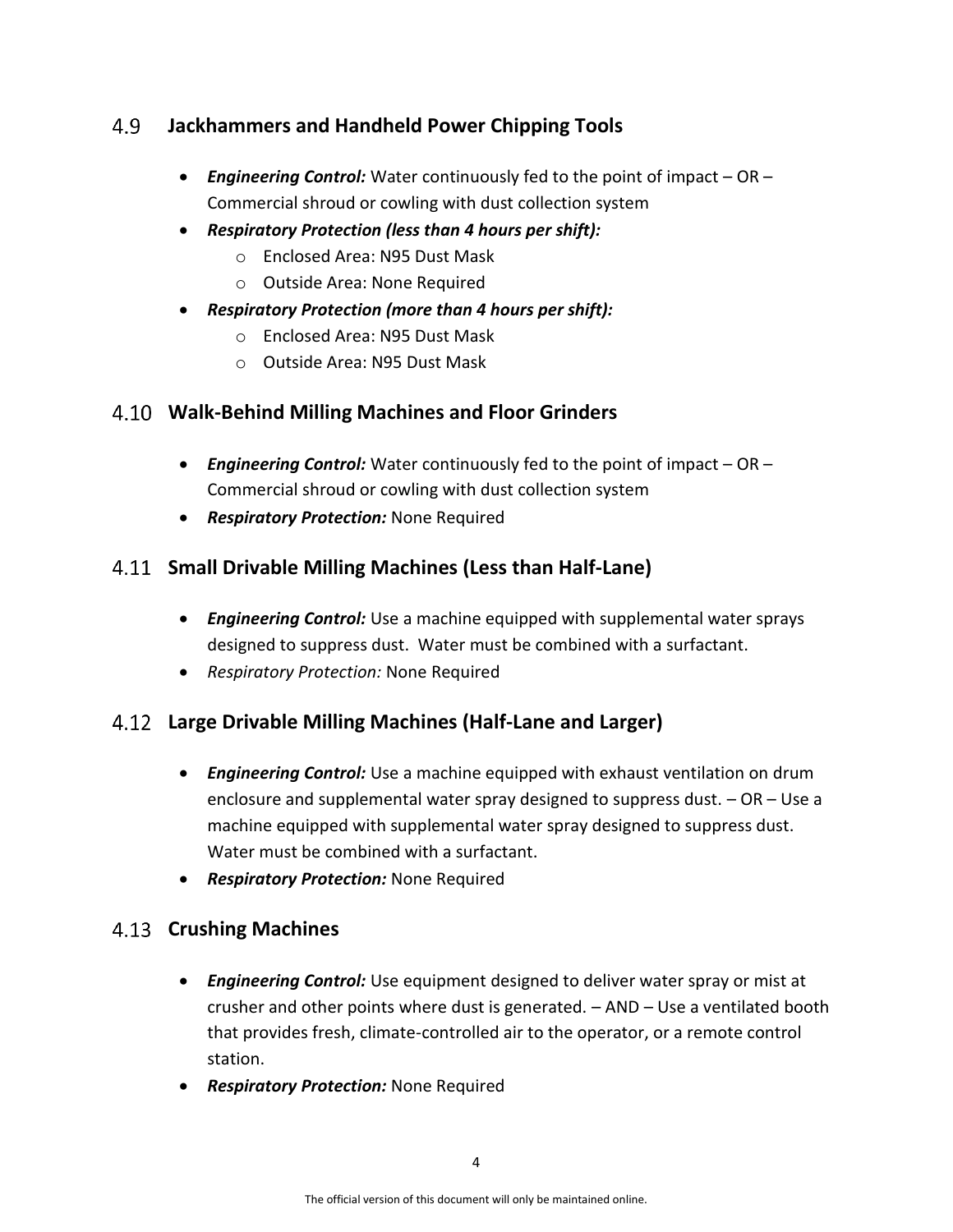# <span id="page-6-0"></span>**Heavy Equipment (Hoe-Ramming, Rock Ripping, and Demolition)**

- *Engineering Control:* Operate equipment from within an enclosed cab. AND When employees outside of the cab are engaged in the task, apply water and/or dust suppressants as necessary to minimize dust emissions.
- *Respiratory Protection:* None Required

## <span id="page-6-1"></span>**Heavy Equipment (Grading and Excavating)**

- *Engineering Control:* Apply water and/or dust suppressants as necessary to minimized dust emissions.  $-$  OR  $-$  When the equipment operator is the only employee engaged in the task, operate equipment from within an enclosed cab.
- *Respiratory Protection:* None Required

## <span id="page-6-2"></span>**Handheld Grinders for Mortar Removal**

- *Engineering Control:* Commercial shroud or cowling with dust collection system
- *Respiratory Protection (less than 4 hours per shift):* 
	- o Enclosed Area: N95 Dust Mask
	- o Outside Area: N95 Dust Mask
- R*espiratory Protection (more than 4 hours per shift):*
	- o Enclosed Area: Full Face Air Purifying Respirator
	- o Outside Area: Full Face Air Purifying Respirator

# <span id="page-6-3"></span>**Handheld Grinders for Uses Other than Mortar Removal**

- *Engineering Control:* Water continuously fed to the grinding surface OR Commercial shroud or cowling with dust collection system
- *Respiratory Protection (less than 4 hours per shift):* 
	- o Enclosed Area: None Required
	- o Outside Area: None Required
- *Respiratory Protection (more than 4 hours per shift):* 
	- o Enclosed Area: N95 Dust Mask
	- o Outside Area: None Required